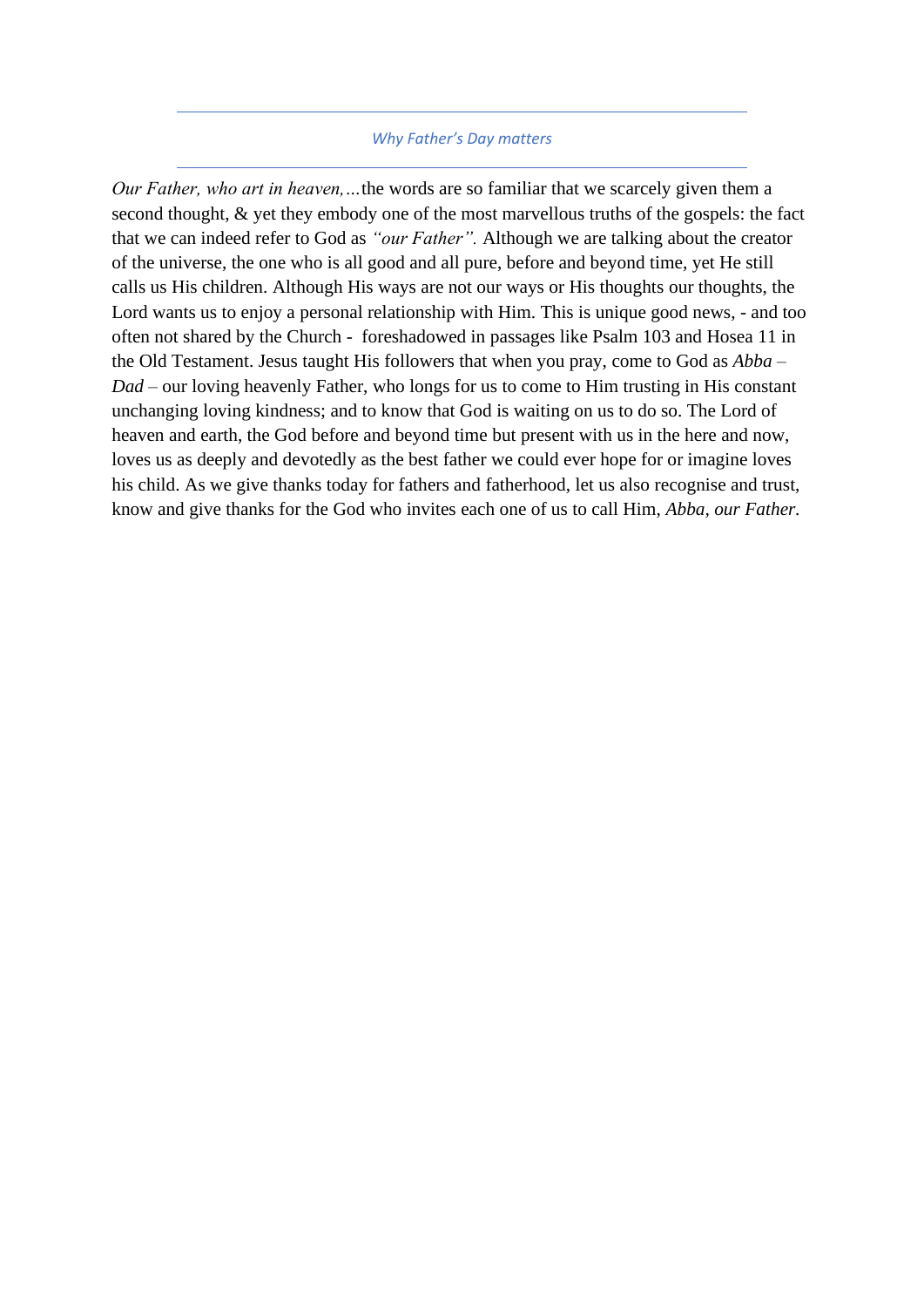## *The Peace and assurance from knowing that we are adopted by God*

In John 14, Jesus spoke of giving a peace that passes all understanding so do not be troubled and do not be afraid. But how? In these troubling, abnormal, uncertain and changing times, we are daily reminded that we are far from being in control of our lives and world. How do we find peace and direction?

On Father's Day, I recall fondly nights when our children were very small, and more recently with our grandchildren, when in the middle of the night, we would hear the pitter-patter of footsteps coming into our bedroom and a small child would seek comfort from a sore tummy or a bad dream or "can't sleep" in our company. Most often, hugs and the reassurance of our loving presence would bring calm and a quick return to sleep. Even if we are now adults, fearful and anxious, maybe feeling alone and forgotten, Jesus promises a similar peace and the assurance, through God's Spirit, of that loving presence with us, as we trust in the forgiveness He won for us through His suffering and death on the cross, and that we are held and kept in God's love.

Will we accept that grace with the love and trust of a child – a child of God?

There are some people in whose presence we feel the need to be on our best behaviour. We feel that every word and action is being scrutinised in case it causes offence or doesn't measure up to what's expected. Indeed, as we make our way in the world, there is a sense in which all of us wear a mask most of the time, and there are few people in front of whom we are ready truly to be ourselves. To do that requires total love and trust. God, we are told, is such a one, before whom we can let down our defences, knowing that He accepts us and loves us as we are. He may want us to change but His love is not conditional on that. He reaches out day after day, offering His grace, guidance and support. Though we may often reject Him, He will not reject us as we turn to Him.